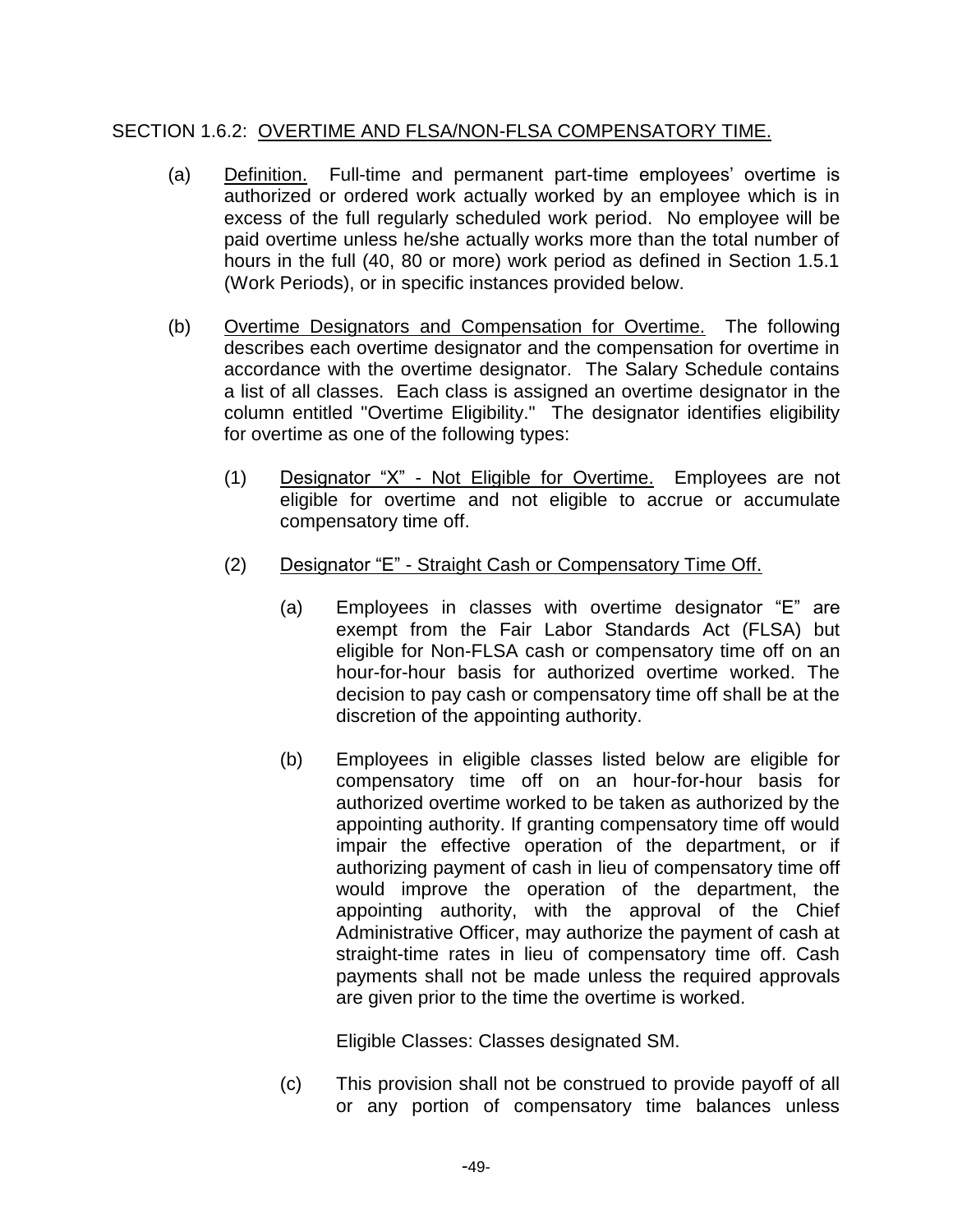specified otherwise in Subsection 1.6.2(l) (Cash Pay Off of Compensatory Time Balances) below.

(d) The decision to pay for overtime worked in cash or compensatory time off shall be at the reasonable discretion of the appointing authority with consideration for the employees' choice. Employees may request in advance their preference for cash or compensatory time off. The appointing authority shall grant the request if it meets the operational and/or funding needs of the department. The decision of the Appointing Authority or designee is final. An employee shall not be denied overtime opportunities due to requested preferences made pursuant to this section.

Eligible Classes: Classes Designated CM or CR

(e) The decision to pay for overtime worked in cash or compensatory time off shall be at the reasonable justifiable discretion of the appointing authority with consideration for the employees' choice. Employees may request in advance their preference for cash or compensatory time off. The appointing authority shall grant the request if it meets the operational and/or funding needs of the department. The decision of the Appointing Authority or designee is final. An employee shall not be denied overtime opportunities due to requested preferences made pursuant to this section.

> Eligible Classes: Classes Designated AE, CL, FS, HS, MM, PR, PS, RN, SS, and SW

(Amended 10/08/13, Ord. No. 10293) (Amended 12/03/13, Ord. No. 10303) (Amended 01/10/14, Ord. No. 10316) (Amended 10/13/17, Ord. No. 10499)

### (3) Non-Exempt Designator "N" - Premium Cash or Compensatory Time.

- (a) Non-exempt employees covered by the FLSA are eligible for overtime at time and one-half (1½) cash or compensatory time off. The decision to pay cash or compensatory time off shall be at the discretion of the appointing authority.
- (b) For employees in classes with non-exempt designator "N," cash payment shall be made at straight-time rates for all of the eligible employees' FLSA compensatory time balance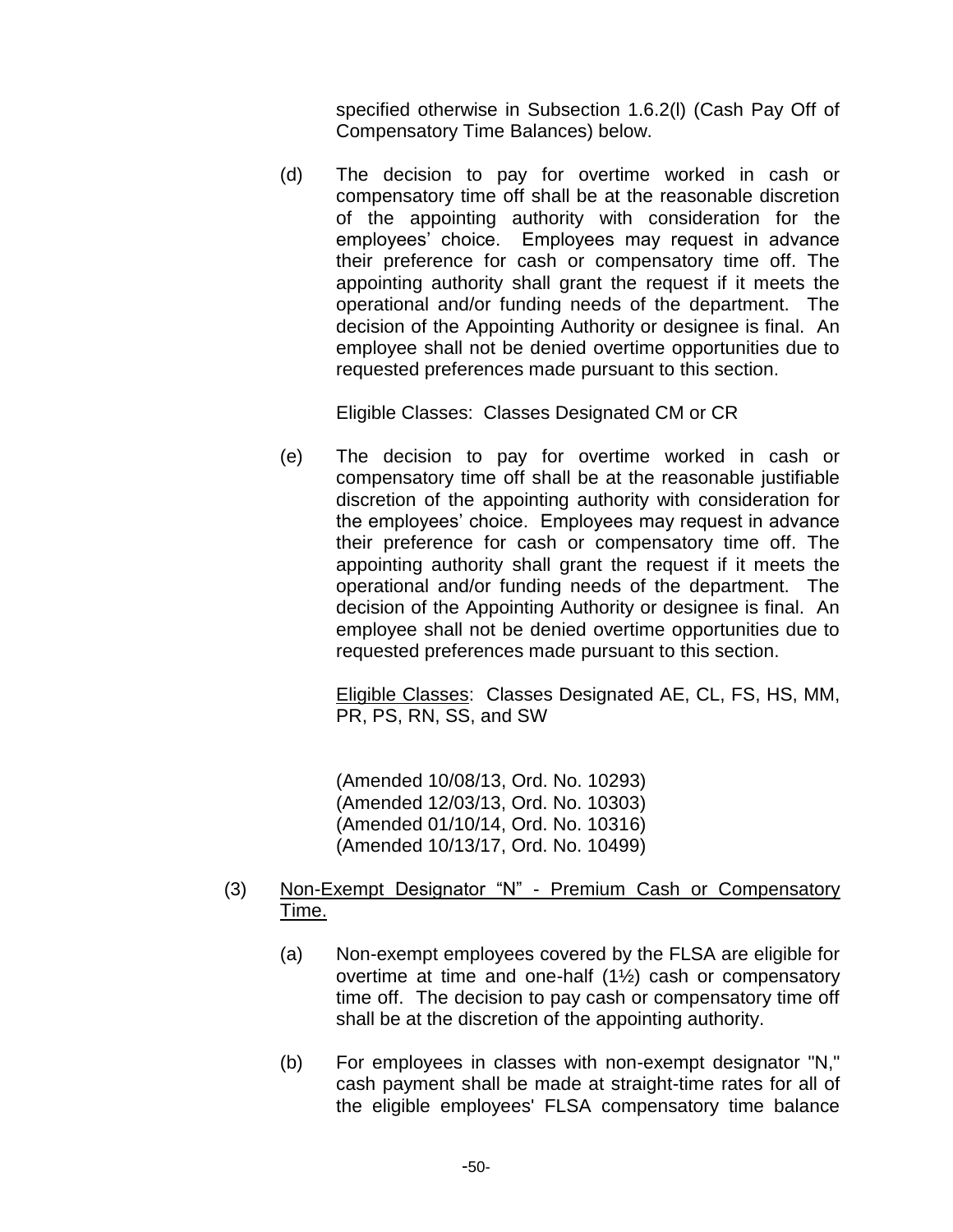upon termination. This payoff shall be at the average hourly rate received by the employee during the last three years of employment, or the final hourly rate, whichever is higher.

(c) Classes designated DI and DM. Eligible for cash compensation at one and one-half (1-1/2) rate for each hour of overtime worked over 85 hours in a work period. With the approval of the appointing authority, eligible employees in classes with designator "N" may receive compensatory time off at one and one-half (1-1/2) rate in lieu of cash compensation. The appointing authority may approve the payment of cash at the regular hourly rate in lieu of compensatory time for any portion of an employee's accumulated FLSA compensatory time that has been on the employee's leave balance for more than thirty (30) days.

# (d) Classes Designated PO and SO.

- (i) Full-time Employees: Full-time employees' overtime is authorized or ordered work, actually worked by an employee, which is in excess of the employee's regularly scheduled work period. No full-time employee will be paid overtime unless he/she works more than eighty-four (84) hours in any work period. When the appointing authority establishes a work schedule which is the employee's routine work schedule, and such schedule results in the employee routinely working more than eighty-four (84) hours in a work period, the hours actually worked in the work period which exceed eighty-four (84) hours shall be considered overtime.
- (ii) Part-time Employees: Permanent part-time employees' overtime is authorized or ordered work, actually worked by an employee, which is in excess of eighty-four (84) hours per work period. When the appointing authority establishes a work schedule which is the employee's routine work schedule, and such schedule results in the employee routinely working more than eighty-four (84) hours in a work period, the hours actually worked in the work period which exceed eighty-four (84) hours shall be considered overtime.
- (iii) Extra Hours Worked: Extra hours or hours actually worked in excess of eighty (80) hours but less than eighty-four (84) hours in the fourteen (14) day consecutive day work period shall be compensated at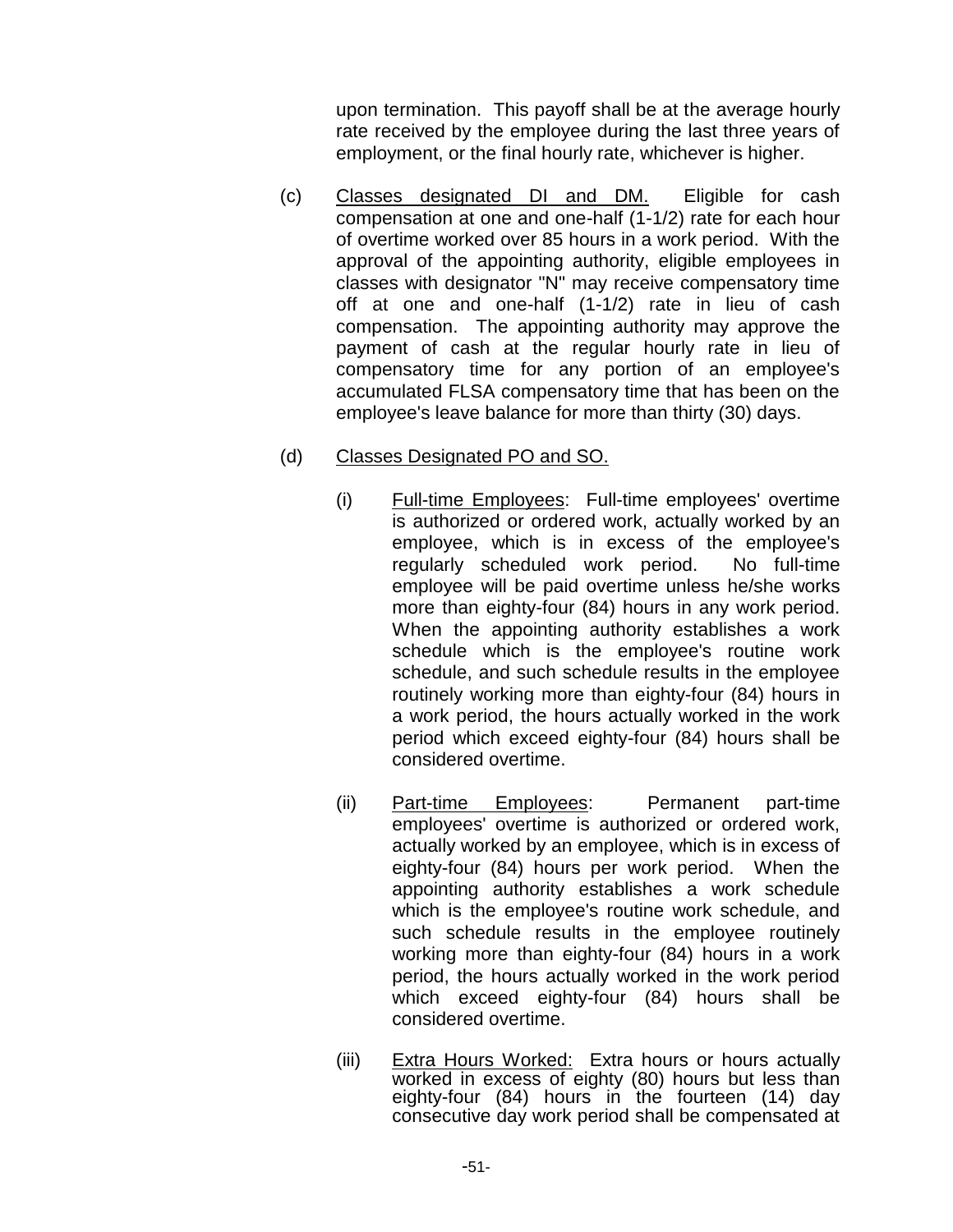straight time hourly rate.

(e) Classes Designated DS: Overtime is authorized or ordered work, performed by an employee which is in excess of eighty-five (85) hours in the standard work period.

(Amended 08/01/08, Ord. No. 9946)

(f) The decision to pay for overtime worked in cash or compensatory time off shall be at the reasonable discretion of the appointing authority with consideration for the employees' choice. Employees may request in advance their preference for cash or compensatory time off. The appointing authority shall grant the request if it meets the operational and/or funding needs of the department. The decision of the Appointing Authority or designee is final. An employee shall not be denied overtime opportunities due to requested preferences made pursuant to this section.

Eligible Classes: Classes Designated AE, CL, CM, CR, FS, HS, MM, PR, PS, RN, SS, and SW

(Amended 10/08/13, Ord. No. 10293) (Amended 12/03/13, Ord. No. 10303) (Amended 01/10/14, Ord. No. 10316)

| <b>Work Period Hours Required Before Overtime is Accrued</b>                                       |             |                                                                 |    |                                                                      |    |                                                                                      |    |                                                    |  |  |
|----------------------------------------------------------------------------------------------------|-------------|-----------------------------------------------------------------|----|----------------------------------------------------------------------|----|--------------------------------------------------------------------------------------|----|----------------------------------------------------|--|--|
| <b>Union Code</b>                                                                                  | O/T<br>Code | <b>Reg Work</b><br><b>Period</b><br><b>Hours</b><br><b>Days</b> |    | <b>Full-Time</b><br><b>Employee</b><br>Wk <sub>2</sub><br><b>Wk1</b> |    | <b>Permanent</b><br><b>Part-Time</b><br><b>Employee</b><br><b>Wk1</b><br><b>Wk 2</b> |    | <b>O/T Earned at:</b>                              |  |  |
| CEM*, MA*, MM*, PR*                                                                                | Е           | 14                                                              | 80 |                                                                      | 80 |                                                                                      | 80 | 1.0 after 80 hours                                 |  |  |
| SM (7K Exempt)                                                                                     | Е           | 14                                                              | 85 |                                                                      | 85 | 85                                                                                   |    | 1.0 after 85 hours                                 |  |  |
| AE, CE, CEM <sup>*</sup> , CL, CM,<br>CR, FS, HS, MA*, MM*,<br>NA*, NS, PR*, PS, RN,<br>SS, SW     | - N         | 7                                                               | 40 | 40                                                                   | 40 | 40                                                                                   | 40 | 1.5 after 40 hours                                 |  |  |
| Classes: 5726, 5727,<br>5728, 5729 (Public<br>Assistance Investigator<br>Tr, I, II and Supervisor) | N           | 14                                                              | 80 |                                                                      | 80 | 80                                                                                   |    | 1.5 after 80 hours                                 |  |  |
| 7J Exempt employees<br>(San Diego County<br>Psychiatric Hospital)                                  | N           | 14                                                              | 80 | 80                                                                   |    | 80                                                                                   |    | 1.5 for any hours worked<br>over 8 hours in a day. |  |  |

(c) Work Hours Required Before Overtime is Accrued.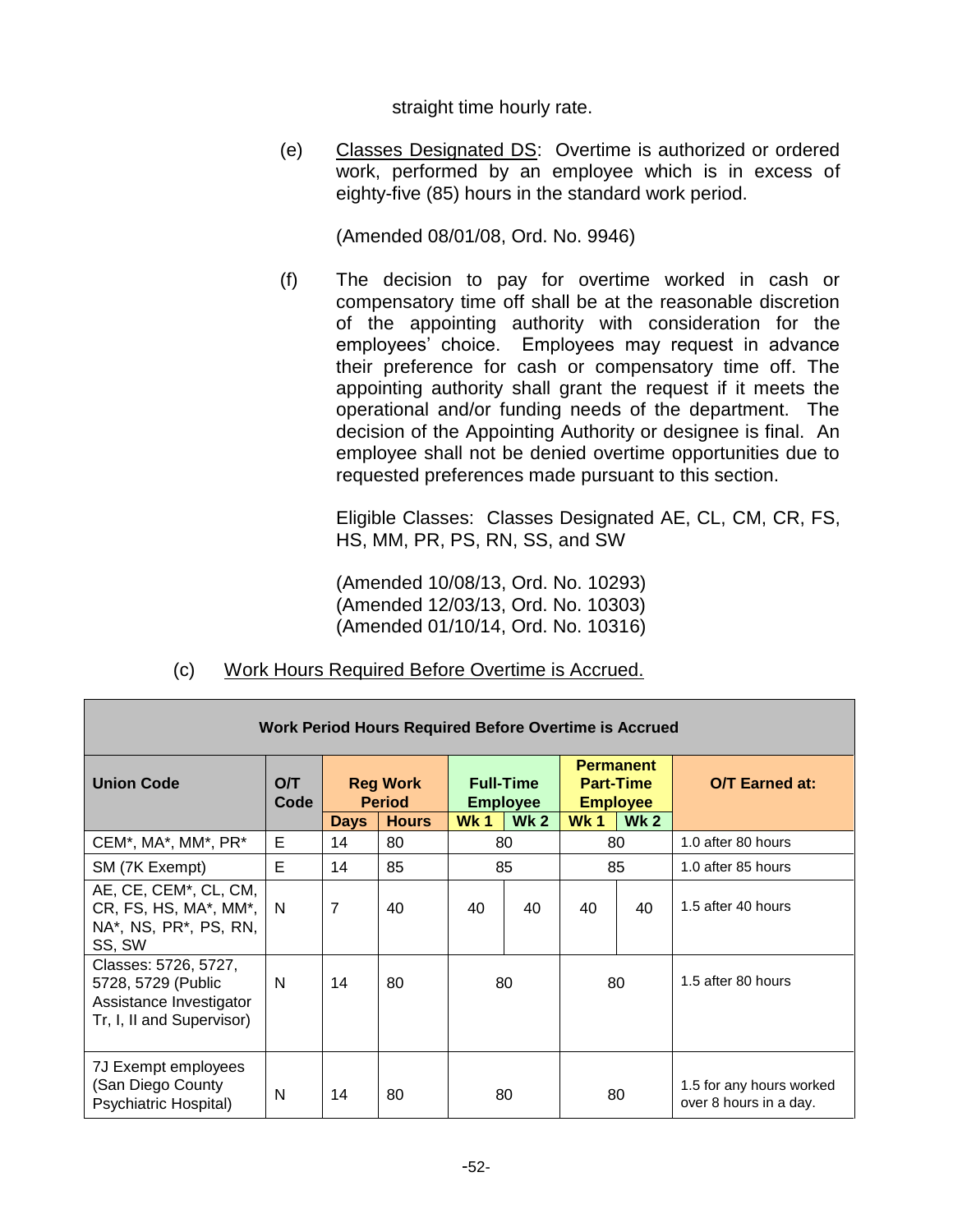| <b>Work Period Hours Required Before Overtime is Accrued</b>                                                                                           |                                                                                                                                                   |             |              |                       |            |            |            |                                                 |  |
|--------------------------------------------------------------------------------------------------------------------------------------------------------|---------------------------------------------------------------------------------------------------------------------------------------------------|-------------|--------------|-----------------------|------------|------------|------------|-------------------------------------------------|--|
| <b>Union Code</b>                                                                                                                                      | <b>Permanent</b><br>O/T<br><b>Reg Work</b><br><b>Part-Time</b><br><b>Full-Time</b><br>Code<br><b>Period</b><br><b>Employee</b><br><b>Employee</b> |             |              | <b>O/T</b> Earned at: |            |            |            |                                                 |  |
|                                                                                                                                                        |                                                                                                                                                   | <b>Days</b> | <b>Hours</b> | <b>Wk1</b>            | <b>Wk2</b> | <b>Wk1</b> | <b>Wk2</b> |                                                 |  |
| PO, SO (7K Exempt)                                                                                                                                     | N                                                                                                                                                 | 14          | 80/84        |                       | 80/84      | 80/84      |            | 1.0 after 80 hours, then<br>1.5 after 84 hours. |  |
| DI, DM (7K Exempt)                                                                                                                                     | N                                                                                                                                                 | 14          | 80           |                       | 80         | 80         |            | 1.0 after 80, then<br>1.5 after 85 hours.       |  |
| DS (7K Exempt)                                                                                                                                         | N                                                                                                                                                 | 14          | 85           |                       | 85         |            | 85         | 1.5 after 85 hours                              |  |
| AM, AS, CC, CEM*,<br>CS, DA, EM, MA, NA*,<br>NE, NM, PD, PM, UM                                                                                        | ΙX.                                                                                                                                               | N/A         | N/A          | N/A                   | N/A        | N/A        | N/A        | Not Eligible for Overtime                       |  |
| *Job Codes/Classifications in this Union Code may have an E, N, or X Overtime Code. You should verify you are using<br>the correct row of information. |                                                                                                                                                   |             |              |                       |            |            |            |                                                 |  |

(Amended 08/01/08, Ord. No. 9946) (Amended 09/26/08, Ord. No. 9955) (Amended 01/11/13, Ord. No. 10244) (Amended 07/08/16 & 07/28/16, Ord. No. 10432)

(d) Residential Care Facilities. Employees employed in a County hospital or facility primarily engaged in the care of persons who are sick, the aged, or the mentally ill, who reside on the premises, may be compensated at a rate not less than one and one-half times  $(1 \frac{1}{2})$  the regular rate for any work actually performed in excess of either eight (8) hours in any workday and in excess of eighty (80) hours in a fourteen (14) consecutive day work period.

Eligible Classes: Classes Designated AE, CL, FS, MM, PR, PS, and SS units

(Amended 04/28/17, Ord. No. 10471)

- (e) Irregular Schedules.
	- (1) Non-Exempt Employees. When an eligible employee is assigned by his/her appointing authority to a work schedule which results in more than forty (40) hours being worked in any workweek, the hours in the week over forty (40) shall be paid as overtime. Nonexempt employees shall not be assigned a regular work schedule that has more than 40 hours in one week.

Eligible Classes: Classes with overtime designator "N", excluding DI, DM, DS, PO, SO and employees covered under the 7J Exemption of FLSA.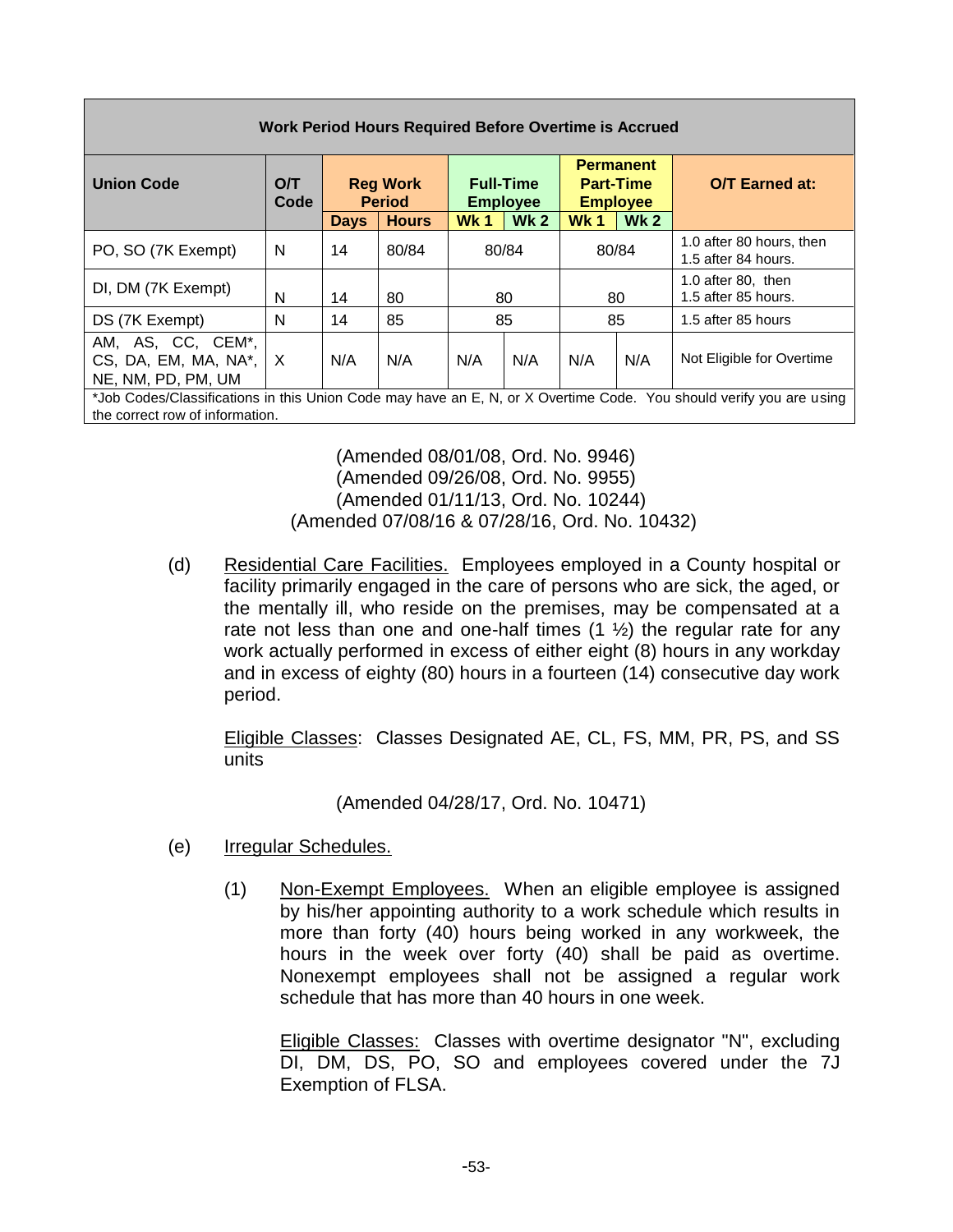(2) Exempt Employees. When an eligible employee and his/her appointing authority agree to a routinely scheduled, flexible work schedule which results in more than forty (40) hours being worked in one (1) week and less than forty (40) hours being worked, in the subsequent week, the hours in the week over forty (40) shall not be paid as overtime unless the total number of hours worked in the biweekly pay period exceeds eighty (80).

Eligible Classes: Classes with overtime designator "E".

- (f) Hourly Rate Employees. An appointing authority may require or authorize an hourly rate employee to work more than the normal full-time work schedule for his/her class and position.
- (g) Method of Calculation.
	- (1) Recording and Authorization. Overtime shall be recorded in units of hours and tenths of hours. Overtime must be for work ordered or approved in advance by the appointing authority. The appointing authority shall keep current records of each instance of overtime worked, the reason therefor, by whom authorized, and the date and duration of compensatory time off allowed and/or cash compensation paid.
	- (2) More Than One Class. Overtime earned by an employee who is employed in more than one class shall be computed in the manner provided in this section for each class separately.
	- (3) Exclusion of Leave from Hours Actually Worked for Overtime Purposes.
		- (a) Classes Designated AE, CL, DI, DM, FS, MM, PR, PS and SS. Any absence including, but not limited to, paid sick leave, disability leave, bereavement leave, vacation, holiday, jury duty, reporting for a draft board, compensatory time off or the investigation, preparation or presentation of a grievance, or other release time granted for an employee to engage in lawful employee organization activity, or unpaid work furlough or any other paid or unpaid time off which may be infrequent, sporadic or unpredictable, shall not be counted as hours actually worked during a work period when establishing eligibility for any type of overtime compensation. (MM classes listed in the chart above are eligible for Holidays to count as time worked (See chart:  $1.6.2(g)(4)(h)$ ) below: Hours Counted as Hours Worked for Overtime Purposes Non-Exempt Employees.)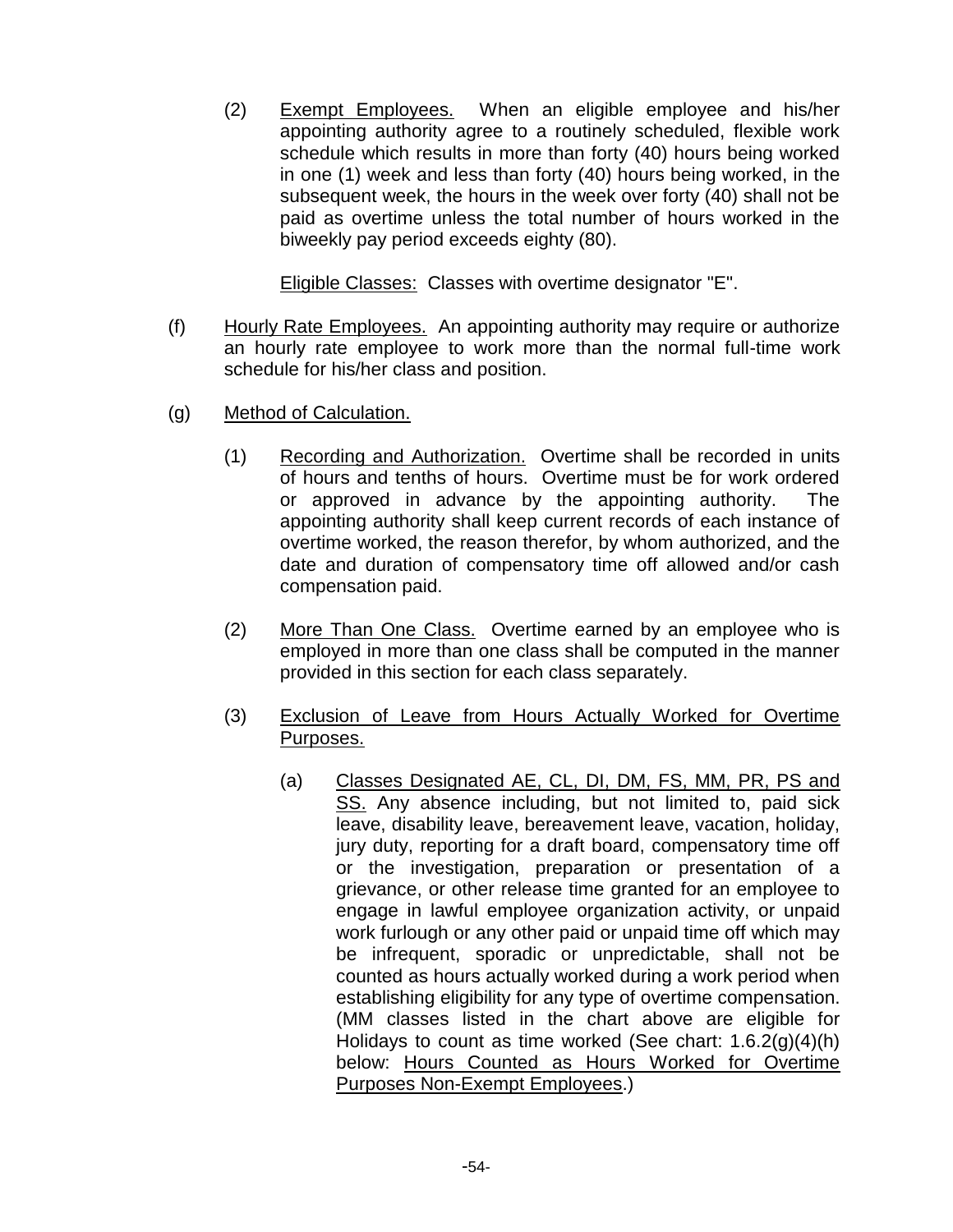(Amended 06/28/13, Ord. No. 10263)

- (b) Classes Designated CM and CR. Any absence including, but not limited to, paid sick leave, disability leave, bereavement leave, vacation, jury duty, reporting for a draft board, compensatory time off or the investigation, preparation or presentation of a grievance, or other release time granted for an employee to engage in lawful employee organization activity, or unpaid work furlough or any other paid or unpaid time off which may be infrequent, sporadic or unpredictable, shall not be counted as hours actually worked during a work period when establishing eligibility for any type of overtime compensation.
- (c) Classes Designated HS. Any absence including, but not limited to, paid sick leave, disability leave, vacation, holiday, jury duty, reporting for a draft board, compensatory time off or the investigation, preparation or presentation of a grievance, or other release time granted for an employee to engage in lawful employee organization activity, or unpaid work furlough or any other paid or unpaid time off which may be infrequent, sporadic or unpredictable, shall not be counted as hours actually worked during a work period when establishing eligibility for any type of overtime compensation.
- (d) Classes Designated PO and SO. Any absence including, but not limited to, paid sick leave, disability leave, bereavement leave, vacation, holiday, jury duty, reporting for a draft board, compensatory time off, or unpaid work furlough or any other paid or unpaid time-off which may be infrequent, sporadic or unpredictable shall not be counted as hours actually worked during a work period when establishing eligibility for any type of overtime compensation.

(Amended 06/20/08, Ord. No. 9943)

(e) Classes Designated RN. Any absence including, but not limited to, paid sick leave, disability leave, vacation, holiday, reporting for a draft board, compensatory time off or the investigation, preparation or presentation of a grievance, or other release time granted for an employee to engage in lawful employee organization activity, or unpaid work furlough or any other paid or unpaid time off which may be infrequent, sporadic or unpredictable, shall not be counted as hours actually worked during a work period when establishing eligibility for any type of overtime compensation.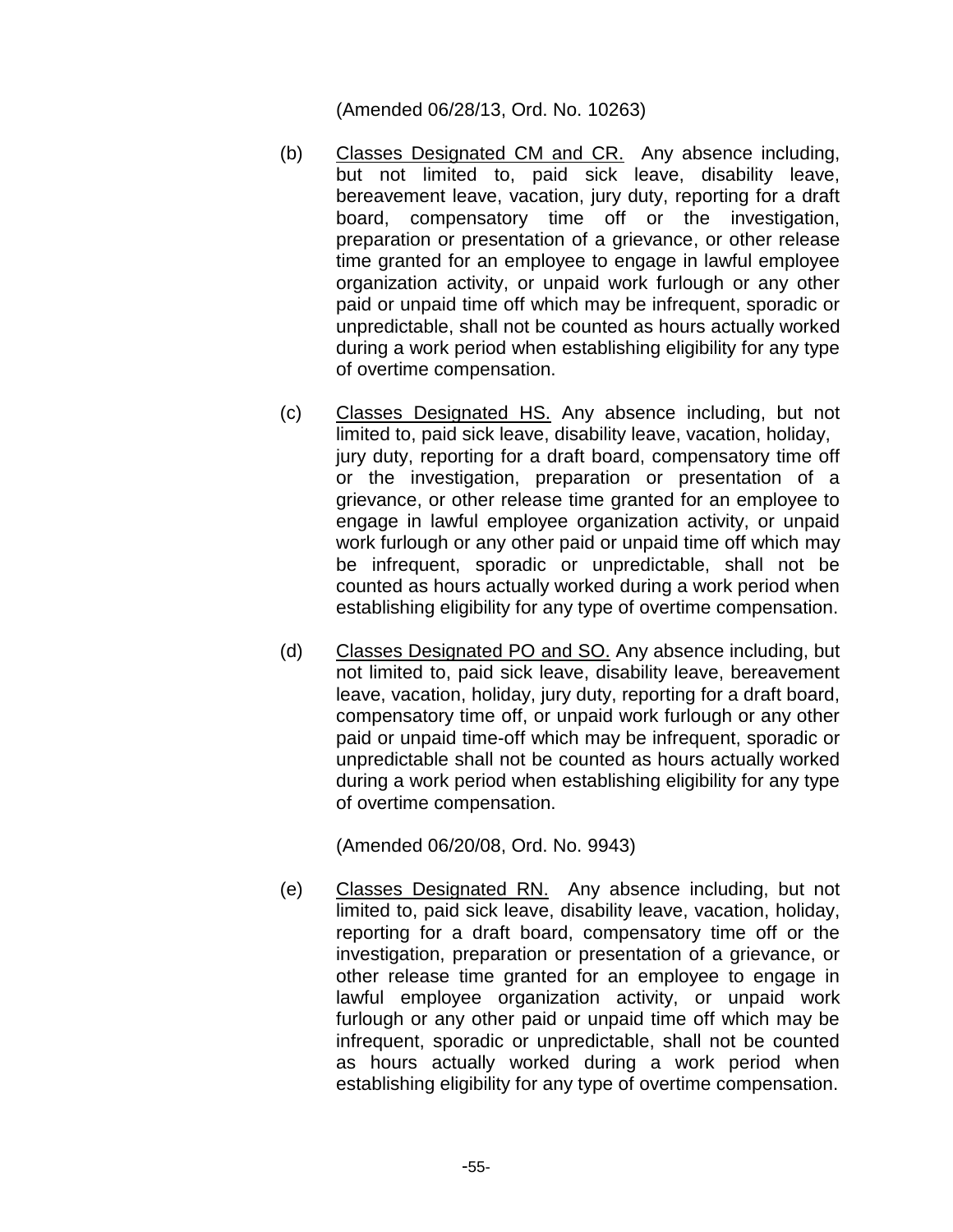(f) Classes Designated SW. Any absence including, but not limited to, paid sick leave, disability leave, bereavement leave, vacation, holiday, jury duty, reporting for a draft board, compensatory time off, or unpaid work furlough or any other paid or unpaid time-off which may be infrequent, sporadic or unpredictable shall not be counted as hours actually worked during a work period when establishing eligibility for any type of overtime compensation.

(Amended 06/20/08, Ord. No. 9943)

- (4) Hours Counted as Time Worked for Overtime Purposes.
	- (a) For employees in classes designated CE, CEM, MA, NA, NS paid leave, holidays and compensatory time off shall count as hours worked for overtime purposes.

(Amended 07/08/16 & 07/28/16, Ord. No. 10432)

(b) For employees in classes designated PO, SO and SW, investigation, preparation or presentation of a grievance and authorized release time for negotiations shall count as hours worked for overtime purposes.

(Amended 06/20/08, Ord. No. 9943)

- (c) For employees in classes designated DS, sick leave, bereavement leave, vacation, and holidays, compensatory time off and any other paid time off shall count as hours worked for overtime purposes.
- (d) For employees in classes designated HS, bereavement leave shall count as hours worked for overtime purposes.
- (e) For employees in classes designated CM or CR, and for classes 7069 - Wastewater Plant Operator III, 5885 - Building Maintenance Supervisor, 5900 - Sheriff's Supervising Heli/Air Mechanic, 6163 - Sr. Electronic Security & Systems Technician, 6149 - Telecommunications Technician III, holidays shall count as hours worked for overtime purposes.
- (f) For employees in classes designated RN, jury duty and bereavement leave shall count as hours worked for overtime purposes.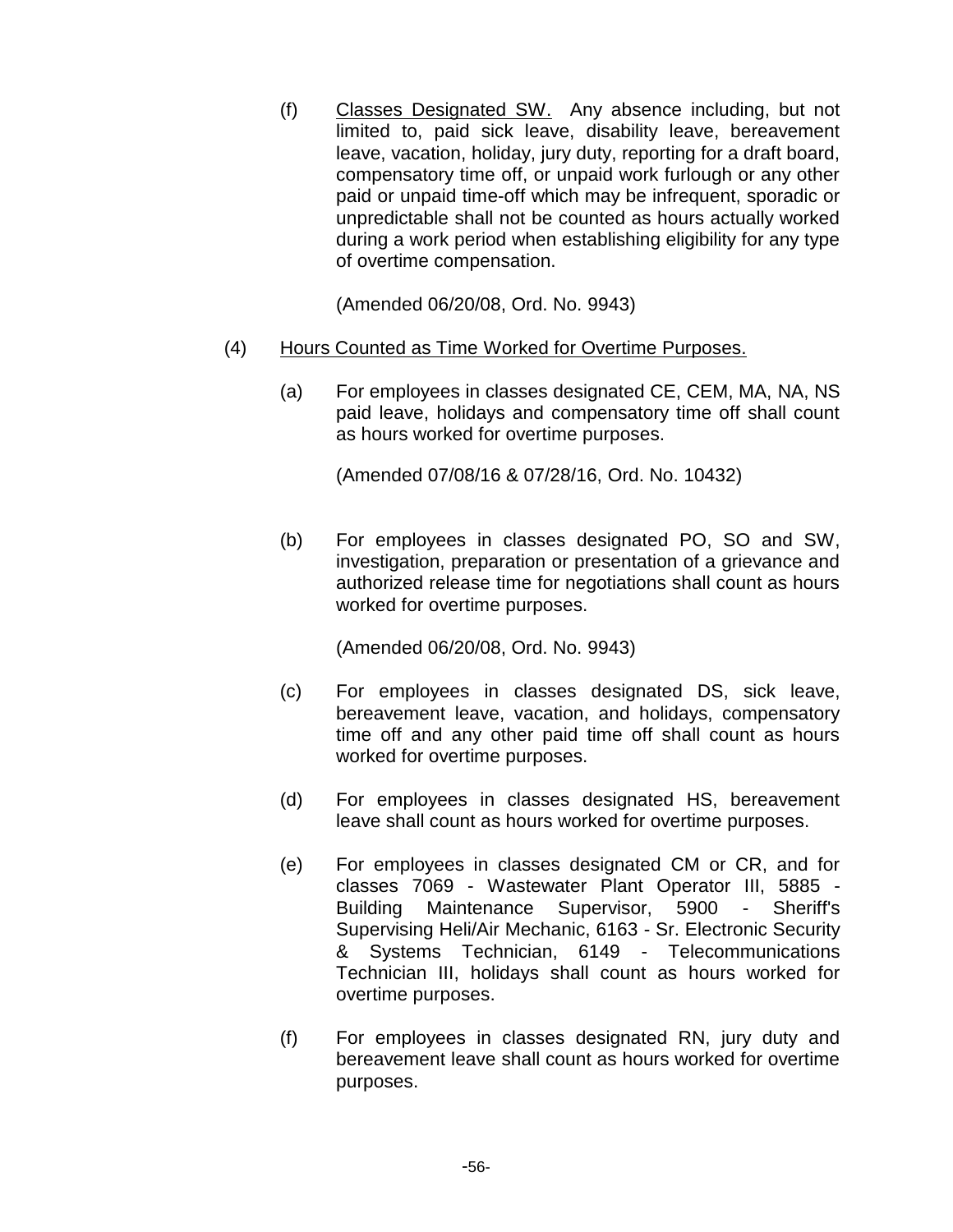(g) The following shall count as hours worked for overtime purposes for nonexempt employees in classes designated below:

| <b>Hours Counted as Time Worked for Overtime Purposes</b><br>for Nonexempt Employees |            |            |            |    |            |               |           |                                                                                                                                                                                                                         |  |  |
|--------------------------------------------------------------------------------------|------------|------------|------------|----|------------|---------------|-----------|-------------------------------------------------------------------------------------------------------------------------------------------------------------------------------------------------------------------------|--|--|
|                                                                                      | PO         | <b>SO</b>  | <b>SW</b>  | СM | <b>CR</b>  | HS            | <b>RN</b> | MM (Designated Classes Only)<br>5885 Building Maintenance Supv<br>5900 Sheriff's Supv Heli/Air Mech<br>6163 Sr Electronic Security & Sys Tech<br>6149 Telecommunications Tech III<br>7069 Wastewater Plant Operator III |  |  |
| <b>Bereavement</b>                                                                   |            |            |            |    |            | $\mathcal{N}$ | V         |                                                                                                                                                                                                                         |  |  |
| <b>Holidays</b>                                                                      |            |            |            | V  | $\sqrt{ }$ |               |           | N                                                                                                                                                                                                                       |  |  |
| <b>Jury Duty</b>                                                                     |            |            |            |    |            |               | V         |                                                                                                                                                                                                                         |  |  |
| Grievance<br>(Investigation,<br>Preparation,<br>Presentation)                        | V          | $\sqrt{ }$ | $\sqrt{ }$ |    |            |               |           |                                                                                                                                                                                                                         |  |  |
| <b>Negotiations</b><br>(Authorized<br>Release<br>Time)                               | $\sqrt{ }$ | $\sqrt{ }$ | $\sqrt{ }$ |    |            |               |           |                                                                                                                                                                                                                         |  |  |

(Amended 03/26/10, Ord. No. 10043) (Amended 06/28/13, Ord. No. 10263)

- (5) Part-Time Employees. Overtime compensation for part-time employees shall only be paid for ordered work performed in excess of the full regularly scheduled work period as set forth in Section 1.5.1 (Work Periods) and subsection 1.6.2(c) (Work Hours Required Before Overtime is Accrued) above. No permanent parttime employee will be paid overtime unless he/she actually works more than the total number of hours in the full (40, 80 or more) work period.
- (6) Calculation of Rate. Calculation of overtime shall be based on the employee's regular rate of pay. The regular rate shall include the base hourly rate for the employee's class plus all eligible premiums to which the employee is entitled for the overtime work performed.
- (h) Required Prior Approval of Overtime Work Action. In the event of a concerted work action of employees, an appointing authority shall request and must receive approval of the Chief Administrative Officer prior to authorizing overtime to relieve a loss of work force due to an employee work stoppage, slowdown, sick out, or other interruption of operations or services. An appointing authority may authorize overtime deemed necessary for a period not to exceed 12 hours from such authorization in an emergency if the Chief Administrative Officer is unavailable. Approval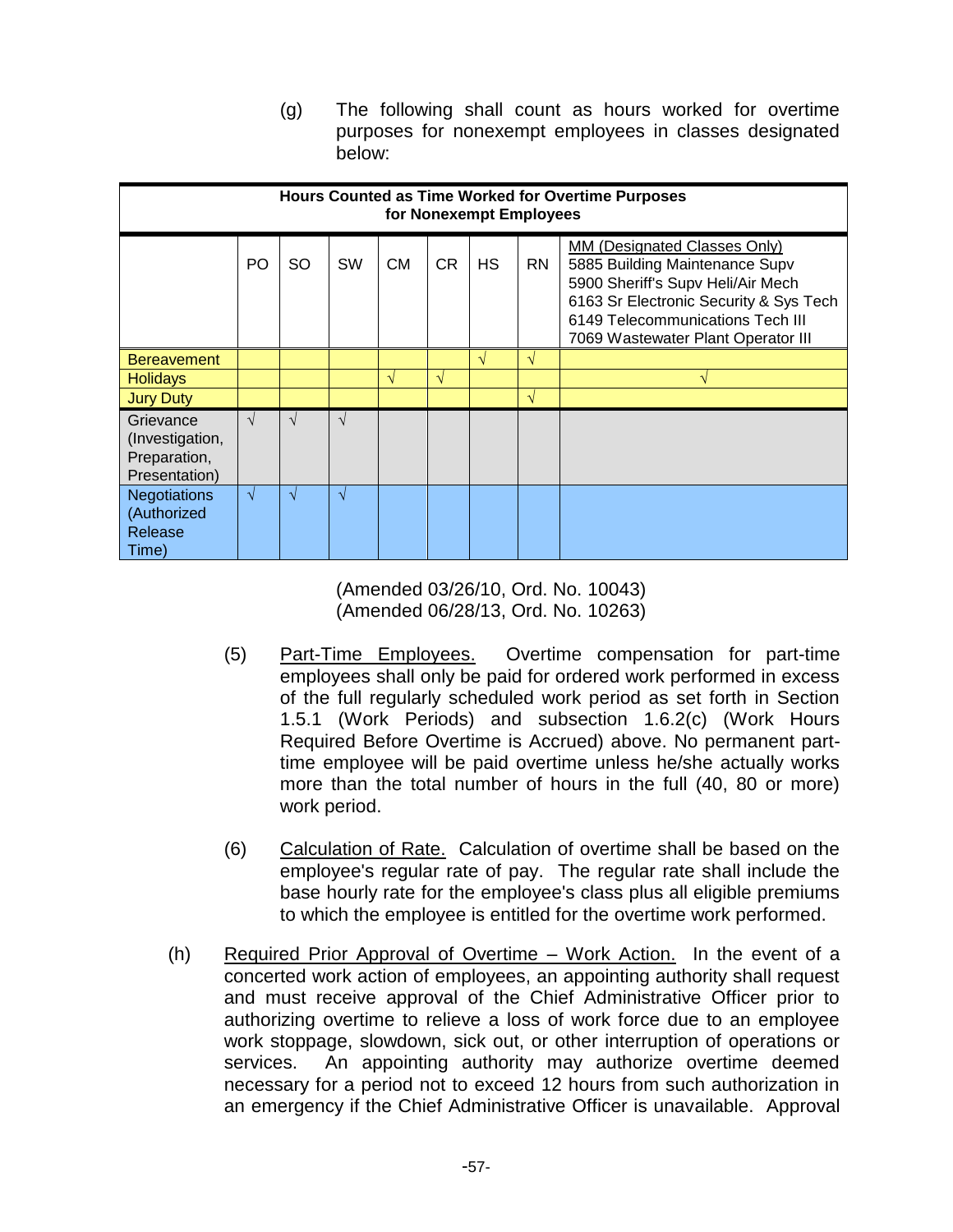of the Chief Administrative Officer must be received within 12 hours of such authorization for any further overtime to be granted.

- (i) Accrual Limits.
	- (1) To the extent the appointing authority authorized overtime and an employee is allowed to accrue and accumulate compensatory time off, such accumulation shall be limited to the following maximum number of hours at the beginning of any biweekly pay period:

| <b>Maximum Accrual Limit</b>                           |                                                                                                                                              |             |                     |                            |  |  |  |  |  |  |
|--------------------------------------------------------|----------------------------------------------------------------------------------------------------------------------------------------------|-------------|---------------------|----------------------------|--|--|--|--|--|--|
| <b>Overtime Code</b>                                   | <b>Eligible Classes</b>                                                                                                                      | <b>FLSA</b> | Non-<br><b>FLSA</b> | <b>Floating</b><br>Holiday |  |  |  |  |  |  |
| Classes designated "N"<br>Nonexempt (FLSA<br>Overtime) | AE, CE, CEM <sup>(c)</sup> , CL, CM, CR, FS, HS,<br>$MA^{(c)}$ , $MM^{(c)}$ , $NA^{(c)}$ , NS, PO, PR <sup>(c)</sup> , PS,<br>RN, SO, SS, SW | 120         | 40                  | 24                         |  |  |  |  |  |  |
|                                                        | MM Classes: 006342 (Sr Park Ranger),<br>006343 (Supv Park Ranger) and PS<br>Class: 006332 (Park Ranger)                                      | 120         | 64                  | 24                         |  |  |  |  |  |  |
|                                                        | <b>DS</b>                                                                                                                                    | 120         | 40                  | 25.5                       |  |  |  |  |  |  |
|                                                        | DI, DM <sup>(a)</sup>                                                                                                                        |             | 160                 | <b>NA</b>                  |  |  |  |  |  |  |
| Classes designated "E"                                 | $CEM^{(c)}$ , MA <sup>(c),</sup> MM <sup>(c)</sup> , PR <sup>(c)</sup>                                                                       | N/A         | 40                  | 24                         |  |  |  |  |  |  |
| Exempt (Straight Cash or<br>Comp)                      | <b>SM</b>                                                                                                                                    | N/A         | N/A                 | 25.5                       |  |  |  |  |  |  |
| Classes designated "X"                                 | AM, AS, DA, PD, PM <sup>(b)</sup>                                                                                                            | N/A         | N/A                 | 24                         |  |  |  |  |  |  |
| Exempt (Not Elig for                                   | CC, CS                                                                                                                                       | N/A         | 200                 | 24                         |  |  |  |  |  |  |
| Overtime)                                              | $CEM^{(c)}$ , EM, MA <sup>(c)</sup> , NA <sup>(c)</sup> , NE, NM, UM                                                                         | N/A         | N/A                 | 24                         |  |  |  |  |  |  |

Notes:

N/A = Classifications in that union code cannot accrue hours in that comp time bucket.

(a) DI and DM have their comp time balances placed into a consolidated bucket which has a total limit of 160 Comp Time hours. Employees who have accumulated compensatory time off balances in excess of 160 hours shall be paid in cash for FLSA overtime actually worked in excess of the authorized 160 hours.

<sup>(b)</sup> Exception: Classes designated AM, AS, DA, PD and PM were reassigned to OT Code "X" from "E" on July 1, 2001. Employees with existing (Non-FLSA) comp time balances at that time were allowed to retain their comp time hours.

(c) Job Codes/Classifications in this Union Code may have an E, N, or X Overtime Code. You should verify you are using the correct row of information.

> (Amended 01/11/13, Ord. No. 10244) (Amended 10/08/13, Ord. No. 10293) (Amended 07/08/16 & 07/28/16, Ord. No. 10432)

- (2) Balances Exceeding Compensatory Time Limits.
	- (a) Balances at the beginning of any pay period which exceed the accrual limits above will automatically be reduced to the maximum accrual limit unless specified otherwise below or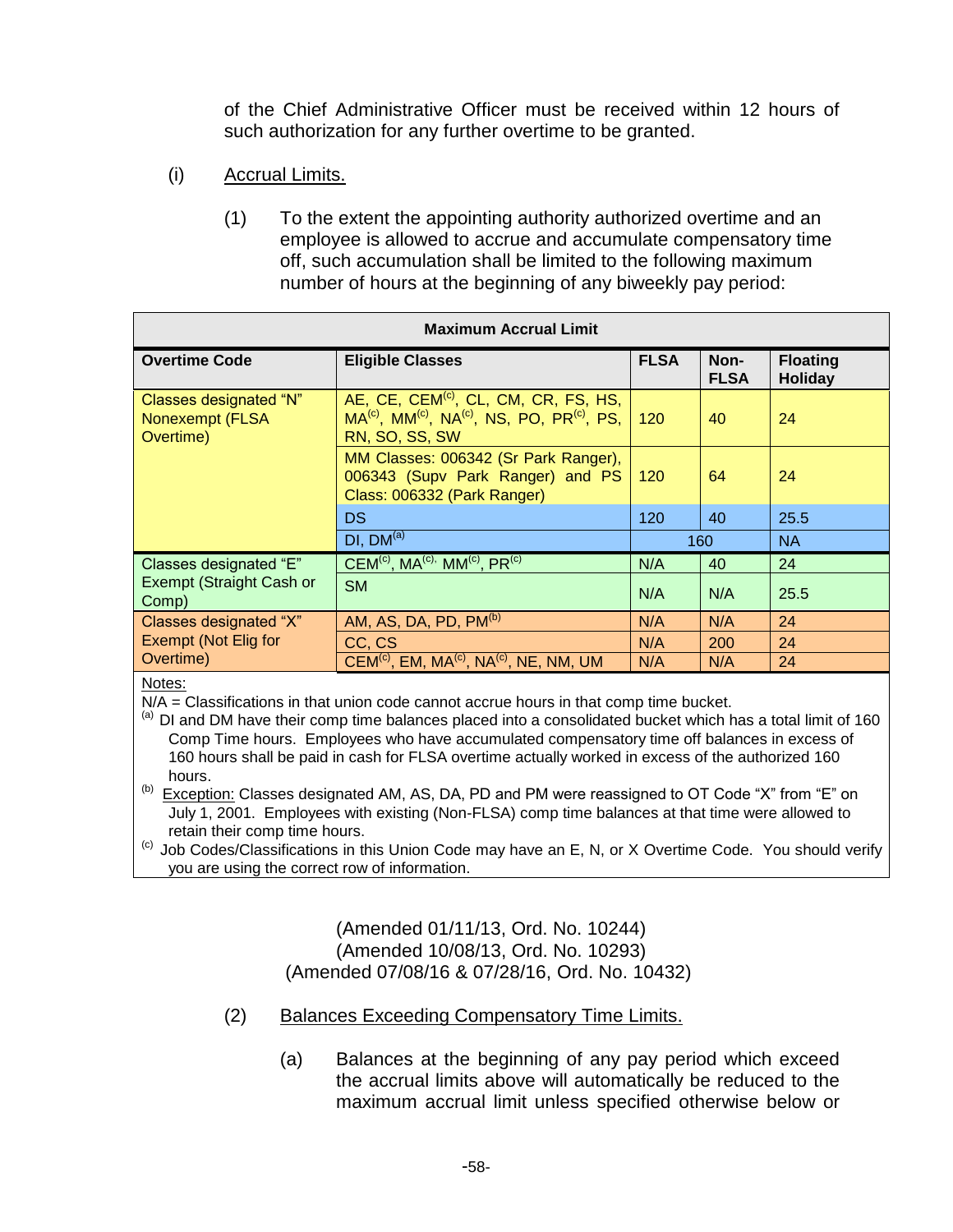in Subsection 1.6.2(k) (Portability and Cash Pay Down of Compensatory Time Balances) below.

(b) Notwithstanding the above, employees in classes designated AM, AS, DA, PD and PM shall retain all Compensatory Time balances earned prior to July 1, 2001.

## (3) FLSA/Non-FLSA Overtime Hours.

(a) Employees who have accumulated FLSA Compensatory time off that reach one hundred twenty (120) hours shall be paid cash for overtime actually worked over the maximum FLSA compensatory time balance of one hundred twenty (120) hours.

Eligible Classes: Classes designated AE, CL, CM, CR, DS, FS, HS, MM, PO, PR, PS, RN, SO, SS and SW.

(b) Employees who transfer for any reason other than discipline or demote in lieu of layoff to a classification whose maximum allowable accumulation of compensatory time off is less than one hundred twenty (120) FLSA hours and (40) Non-FLSA hours, such employee shall be given a one year period after such transfer or demotion to reduce accumulated FLSA compensatory time off to the lower accumulation, notwithstanding Subsection 1.6.2(k) (Portability and Cash Pay Down of Compensatory Time Balances) below.

Eligible Classes: Classes designated AE, CL, CM, CR, FS, HS, MM, PR, PS, RN and SS.

(c) Non-FLSA Overtime Hours. When CC and CS employees in eligible classes are allowed to accumulate compensatory time off such accrual shall be limited to a maximum of two hundred (200) hours at the beginning of any payroll period. Balances which exceed two hundred (200) hours will automatically be reduced to two hundred (200) hours.

### (j) Non-FLSA Compensatory Time Accumulation.

(1) Employees in classes designated DS, AE, CE, CEM, CL, CM, CR, FS, HS, MA, MM, NA, PO, PR, PS, RN, SO, SS and SW, designated "N" can accumulate a maximum of forty (40) hours of non-FLSA compensatory time off. The employee shall not be required to take off or be paid for such hours. Any non-FLSA compensatory time accumulated shall be accounted for separately from FLSA compensatory time. For employees in classes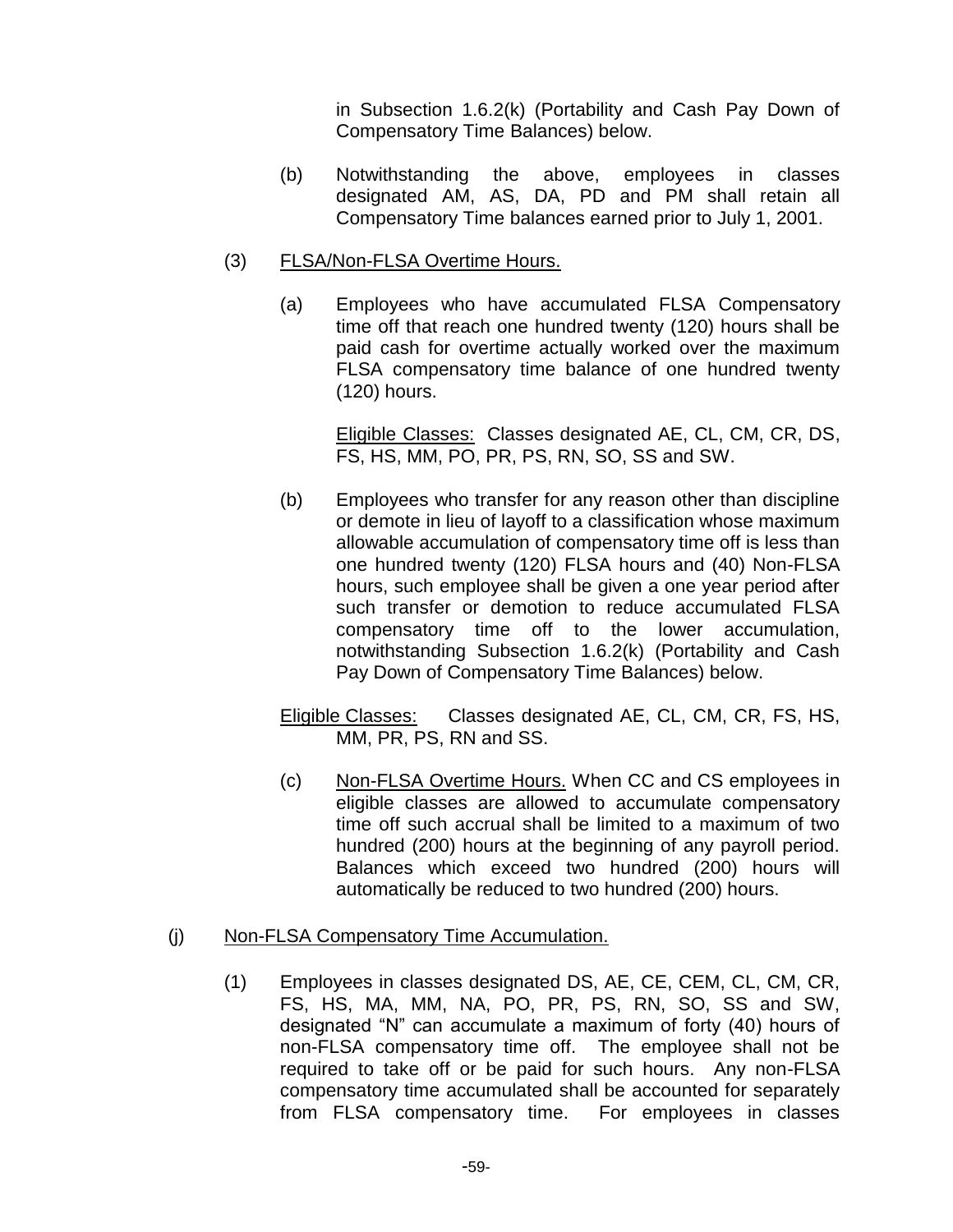designated DS who have been authorized to use compensatory time, the time off shall be deducted first from employee's non-FLSA compensatory time accumulation balances.

(Amended 07/08/16, Ord. No. 10432)

- (2) Employees in classes designated DS who have non-FLSA compensatory time in excess of the maximum allowable (40 hours) as of March 31, 2006, and classes designated AE, CE, CEM, CL, CM, CR, FS, HS, MA, MM, PO, PR, PS, RN, SO, SS and SW, shall have until June 30, 2008, to bring accumulation balances to forty (40) hours. Failure to do so will result in the loss of non-FLSA compensatory hours in excess of forty (40) hours.
- (k) Portability and Cash Pay Down of Compensatory Time Balances.
	- (1) Portability/Pay Down Summary. Employees moving between Service Types (Classified or Unclassified) or overtime designators may retain compensatory balances not to exceed the accrual limits of the new classification. Notwithstanding this section, the appointing authority may pay down FLSA overtime balances for unrepresented exempt ("E" and "X") employees at any time. Pay down or balance transfers shall be administered as follows:

| <b>Portability and Cash Pay Down of Compensatory Time Balances Summary</b> |             |                                                |                                      |             |                                                                   |                            |                     |                                       |                                                                     |  |
|----------------------------------------------------------------------------|-------------|------------------------------------------------|--------------------------------------|-------------|-------------------------------------------------------------------|----------------------------|---------------------|---------------------------------------|---------------------------------------------------------------------|--|
| <b>Employee's</b><br><b>Old Classification</b>                             |             | <b>Employee's</b><br><b>New Classification</b> | <b>Retain Comp</b><br><b>Balance</b> |             |                                                                   | <b>Use</b><br><b>Hours</b> |                     |                                       |                                                                     |  |
| <b>Service</b><br><b>Type</b>                                              | O/T<br>Code | <b>Service</b><br><b>Type</b>                  | O/T<br>Code                          | <b>FLSA</b> | (Up to New Class'<br><b>Accrual Limit)</b><br>Non-<br><b>FLSA</b> | <b>FLSA</b>                | Non-<br><b>FLSA</b> | <b>Floatin</b><br>g<br><b>Holiday</b> | <b>Prior to</b><br><b>Transfer</b><br>or Lose<br>Hrs <sup>(a)</sup> |  |
|                                                                            | N           | Classified                                     | N                                    | Yes         | Yes                                                               | Yes <sup>(b)</sup>         | <b>No</b>           | <b>No</b>                             | <b>No</b>                                                           |  |
| <b>Classified</b>                                                          |             |                                                | E                                    | <b>No</b>   | <b>Yes</b>                                                        | Yes                        | <b>No</b>           | <b>No</b>                             | <b>No</b>                                                           |  |
|                                                                            |             |                                                | X                                    | <b>No</b>   | N <sub>o</sub>                                                    | Yes <sup>(c)</sup>         | <b>No</b>           | <b>No</b>                             | Yes <sup>(d)</sup>                                                  |  |
|                                                                            |             | Unclassified                                   | X                                    | <b>No</b>   | <b>No</b>                                                         | Yes                        | <b>No</b>           | <b>No</b>                             | <b>Yes</b>                                                          |  |
|                                                                            | E           | Classified                                     | N                                    | N/A         | Yes                                                               | <b>No</b>                  | <b>No</b>           | <b>No</b>                             | <b>No</b>                                                           |  |
|                                                                            |             |                                                | E                                    | N/A         | Yes                                                               | <b>No</b>                  | <b>No</b>           | <b>No</b>                             | <b>No</b>                                                           |  |
|                                                                            |             |                                                | X                                    | N/A         | No <sup>(d)(e)</sup>                                              | <b>No</b>                  | <b>No</b>           | <b>No</b>                             | Yes <sup>(d)(e)</sup>                                               |  |
|                                                                            |             | <b>Unclassified</b>                            | X                                    | N/A         | No                                                                | <b>No</b>                  | <b>No</b>           | <b>No</b>                             | <b>Yes</b>                                                          |  |
|                                                                            | X           | Classified                                     | N                                    | N/A         | N/A                                                               | N/A                        | N/A                 | N/A                                   | N/A                                                                 |  |
|                                                                            |             |                                                | E                                    | N/A         | N/A                                                               | N/A                        | N/A                 | N/A                                   | N/A                                                                 |  |
|                                                                            |             |                                                | $\overline{X}$                       | N/A         | N/A                                                               | N/A                        | N/A                 | N/A                                   | N/A                                                                 |  |
|                                                                            |             | <b>Unclassified</b>                            | X                                    | N/A         | N/A                                                               | N/A                        | N/A                 | N/A                                   | N/A                                                                 |  |
|                                                                            | X           | Classified                                     | N                                    | N/A         | N/A                                                               | N/A                        | N/A                 | N/A                                   | N/A                                                                 |  |
| Unclassified                                                               |             |                                                | E                                    | N/A         | N/A                                                               | N/A                        | N/A                 | N/A                                   | N/A                                                                 |  |
|                                                                            |             |                                                | X                                    | N/A         | N/A                                                               | N/A                        | N/A                 | N/A                                   | N/A                                                                 |  |
|                                                                            |             | <b>Unclassified</b>                            | X                                    | N/A         | N/A                                                               | N/A                        | N/A                 | N/A                                   | N/A                                                                 |  |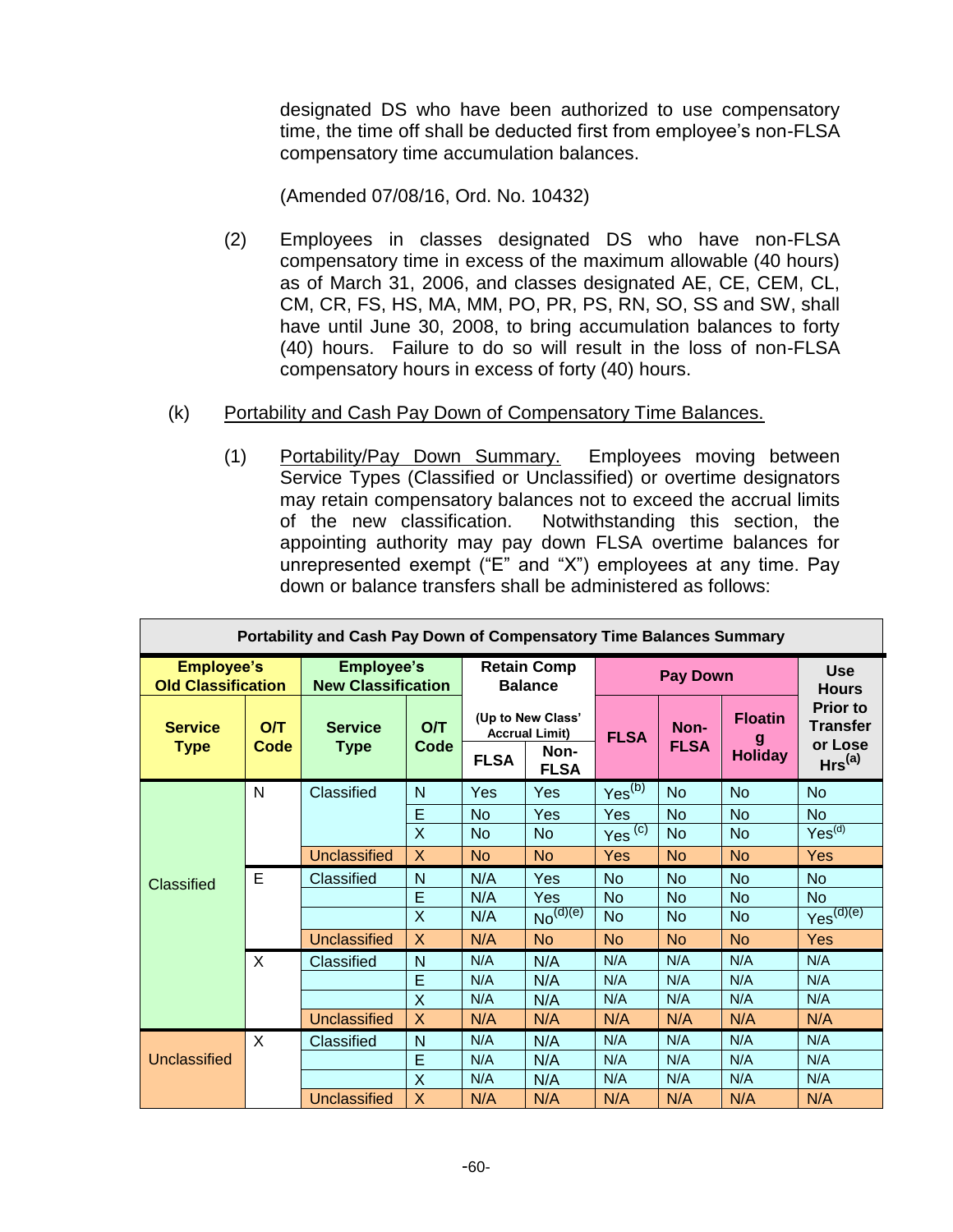| <b>Portability and Cash Pay Down of Compensatory Time Balances Summary</b> |                                                                                                                                                                                                                                                                                                                                                                                                                                                                                                                                                                                                                                                                                                                                                                                                                                                                                                                                                                                    |      |                                                                                                       |      |             |                                            |                 |                     |                                  |                                    |  |
|----------------------------------------------------------------------------|------------------------------------------------------------------------------------------------------------------------------------------------------------------------------------------------------------------------------------------------------------------------------------------------------------------------------------------------------------------------------------------------------------------------------------------------------------------------------------------------------------------------------------------------------------------------------------------------------------------------------------------------------------------------------------------------------------------------------------------------------------------------------------------------------------------------------------------------------------------------------------------------------------------------------------------------------------------------------------|------|-------------------------------------------------------------------------------------------------------|------|-------------|--------------------------------------------|-----------------|---------------------|----------------------------------|------------------------------------|--|
|                                                                            | <b>Employee's</b><br><b>Old Classification</b>                                                                                                                                                                                                                                                                                                                                                                                                                                                                                                                                                                                                                                                                                                                                                                                                                                                                                                                                     |      | <b>Employee's</b><br><b>New Classification</b>                                                        |      |             | <b>Retain Comp</b><br><b>Balance</b>       | <b>Pay Down</b> |                     |                                  | <b>Use</b><br><b>Hours</b>         |  |
|                                                                            | <b>Service</b>                                                                                                                                                                                                                                                                                                                                                                                                                                                                                                                                                                                                                                                                                                                                                                                                                                                                                                                                                                     | O/T  | <b>Service</b>                                                                                        | O/T  |             | (Up to New Class'<br><b>Accrual Limit)</b> | <b>FLSA</b>     | Non-<br><b>FLSA</b> | <b>Floatin</b><br><b>Holiday</b> | <b>Prior to</b><br><b>Transfer</b> |  |
|                                                                            | <b>Type</b>                                                                                                                                                                                                                                                                                                                                                                                                                                                                                                                                                                                                                                                                                                                                                                                                                                                                                                                                                                        | Code | <b>Type</b>                                                                                           | Code | <b>FLSA</b> | Non-<br><b>FLSA</b>                        |                 |                     |                                  | or Lose<br>Hrs <sup>(a)</sup>      |  |
| (a)<br>(b)<br>(c)                                                          | Footnote:<br>Employee must use comp time and floating holiday hours or they will lose those in excess of the<br>Comp Time limit of the new classification.<br>Pay down if new FLSA limit is less than employee's old FLSA limit unless exempted in Subsection<br>1.6.2(i)(3)(b) (FLSA/Non-FLSA Overtime Hours). Notwithstanding this section, the appointing<br>authority may pay down FLSA overtime balances for unrepresented exempt ("E" and "X")<br>employees at any time.                                                                                                                                                                                                                                                                                                                                                                                                                                                                                                     |      |                                                                                                       |      |             |                                            |                 |                     |                                  |                                    |  |
| (d)<br>(e)                                                                 | Employees AE, CL, CM, CR, FS, HS, MM, PR, PS, RN and SS. Employees who transfer for any<br>reason other than discipline or demote in lieu of layoff to a classification whose maximum allowable<br>accumulation of compensatory time off is less than one hundred twenty (120) FLSA hours and (40)<br>Non-FLSA, such employee shall be given a one year period after such transfer or demotion to<br>reduce accumulated FLSA compensatory time off to the lower accumulation.<br><b>Employees moving from the Classified to Unclassified Services.</b><br>Employees with Non-FLSA<br>balances shall have one (1) year from the appointment date to use, or lose, Non-FLSA balances.<br>Exception: Classes designated AM, AS, DA, PD and PM were assigned to OT Code "X" from "E"<br>July 1, 2001. Employees with existing Non-FLSA comp time balances at that time were allowed to<br>retain their comp time hours.  These hours are treated like Classified Service "E" OT hours. |      |                                                                                                       |      |             |                                            |                 |                     |                                  |                                    |  |
| Note:                                                                      |                                                                                                                                                                                                                                                                                                                                                                                                                                                                                                                                                                                                                                                                                                                                                                                                                                                                                                                                                                                    |      | $N\Delta = N\alpha$ and icable Classes with overtime designator "Y" are not eligible to earn overtime |      |             |                                            |                 |                     |                                  |                                    |  |

- NA = Not applicable. Classes with overtime designator "X" are not eligible to earn overtime.
	- (2) FLSA Comp Time.
		- (a) External Transfers. When an employee with an FLSA (Designator "N") overtime balance has an external transfer between departments (Business Units), the employee shall use or the department sending the employee shall pay down FLSA hours in excess of the accrual limit for the employee's new class at the compensation rate prior to the transfer. (See Subsections 1.6.2(i)(2) (Balances Exceeding Compensatory Time Limits).)
		- (b) Moving from Classified to Unclassified Service. Employees in the Classified Service who transfer into the Unclassified Service and have FLSA compensatory time accumulated while in the Classified Service must use that FLSA compensatory time or be paid for it prior to the date of the status change from Classified to Unclassified.
		- (c) Moving from Nonexempt ("N") to Exempt ("E"). Employees in the Classified Service who are in a class with overtime designator "N" and move into another Classified job code that has overtime designator "E" or whose current job code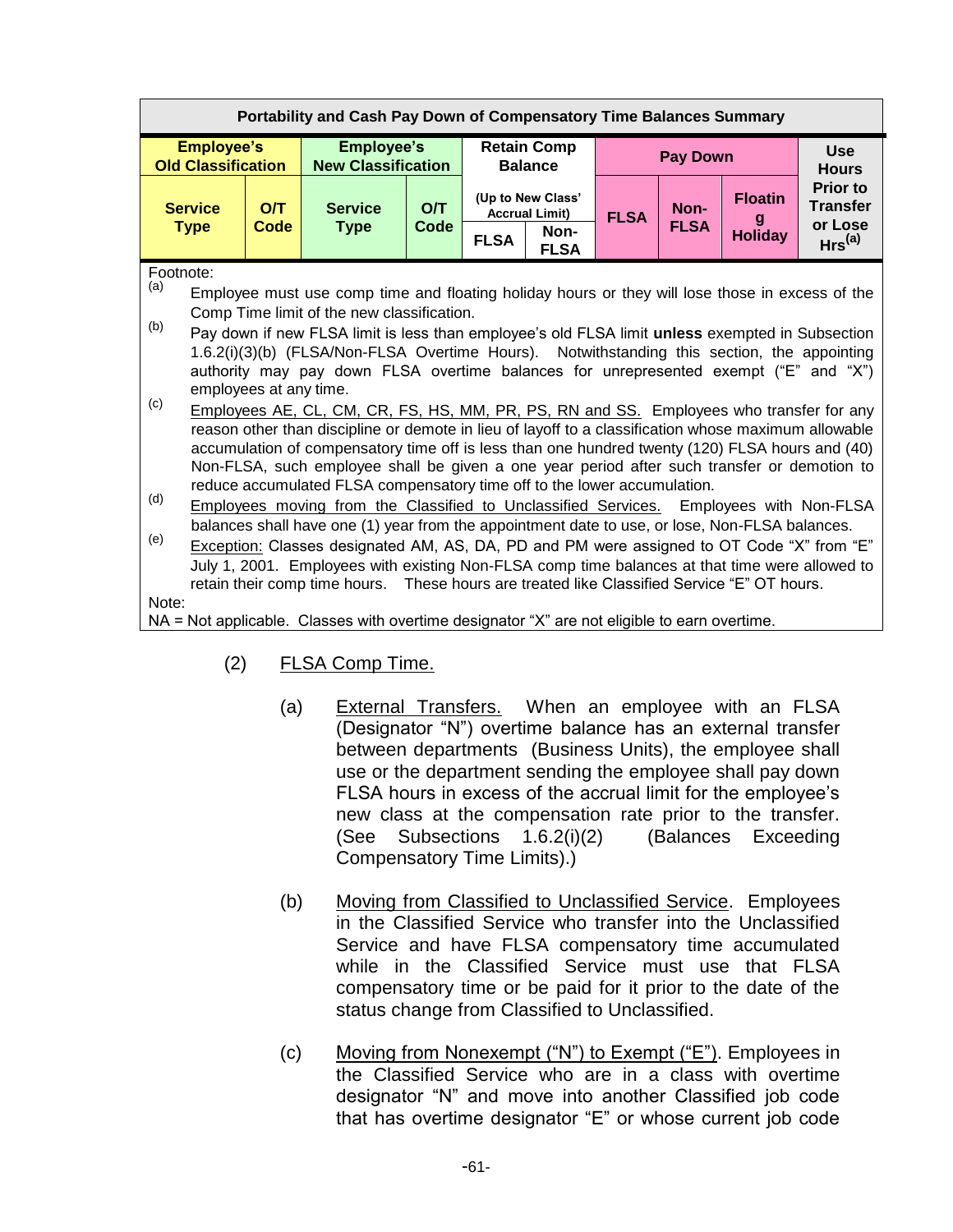overtime designator is changed to overtime designator "E" through Board of Supervisor approval and has FLSA compensatory time accumulated, must use that FLSA compensatory time prior to the date of the status change or be paid for it prior to the date of the status change.

(d) Request for Pay Down. An employee in classes designated eligible, who has reached eighty percent (80%) of the maximum accrual limit of compensatory time off, may request the appointing authority to pay off a specified amount of FLSA ("N" coded) compensatory time which was earned and credited while actually working in an overtime status. When pay off is approved by the appointing authority, it shall be paid on an hour for hour basis at the employee's current rate.

Eligible Classes: Classes designated AE, CL, CM, CR, FS, HS, MM, PO, PR, PS, RN, SO and SS.

- (3) Non-FLSA Comp Time. Non-FLSA (Designator "E") compensatory hours are not eligible for cash pay down or transfer when an employee moves from the Classified Service to the Unclassified Service.
- (l) Cash Pay Off of Compensatory Time Off Balances.
	- (1) General Principles.
		- (a) FLSA compensatory time hours shall be paid off when an employee separates from service.
		- (b) Non-FLSA compensatory time hours are NOT eligible for pay off when the employee separates from service except:
			- (i) For employees in classes with designator "N" the appointing authority may, with the approval of the Chief Administrative Officer, authorize the payment of cash at straight-time rates for all or any portion of the eligible employees' non-FLSA compensatory time balance upon termination. This payoff shall be at the final hourly rate
			- (ii) Layoff. The Board of Supervisors may approve the payment of cash in lieu of compensatory time off at straight-time for all or any portion of an employee's accumulated compensatory time off for any employee who is laid off when such payment is in the best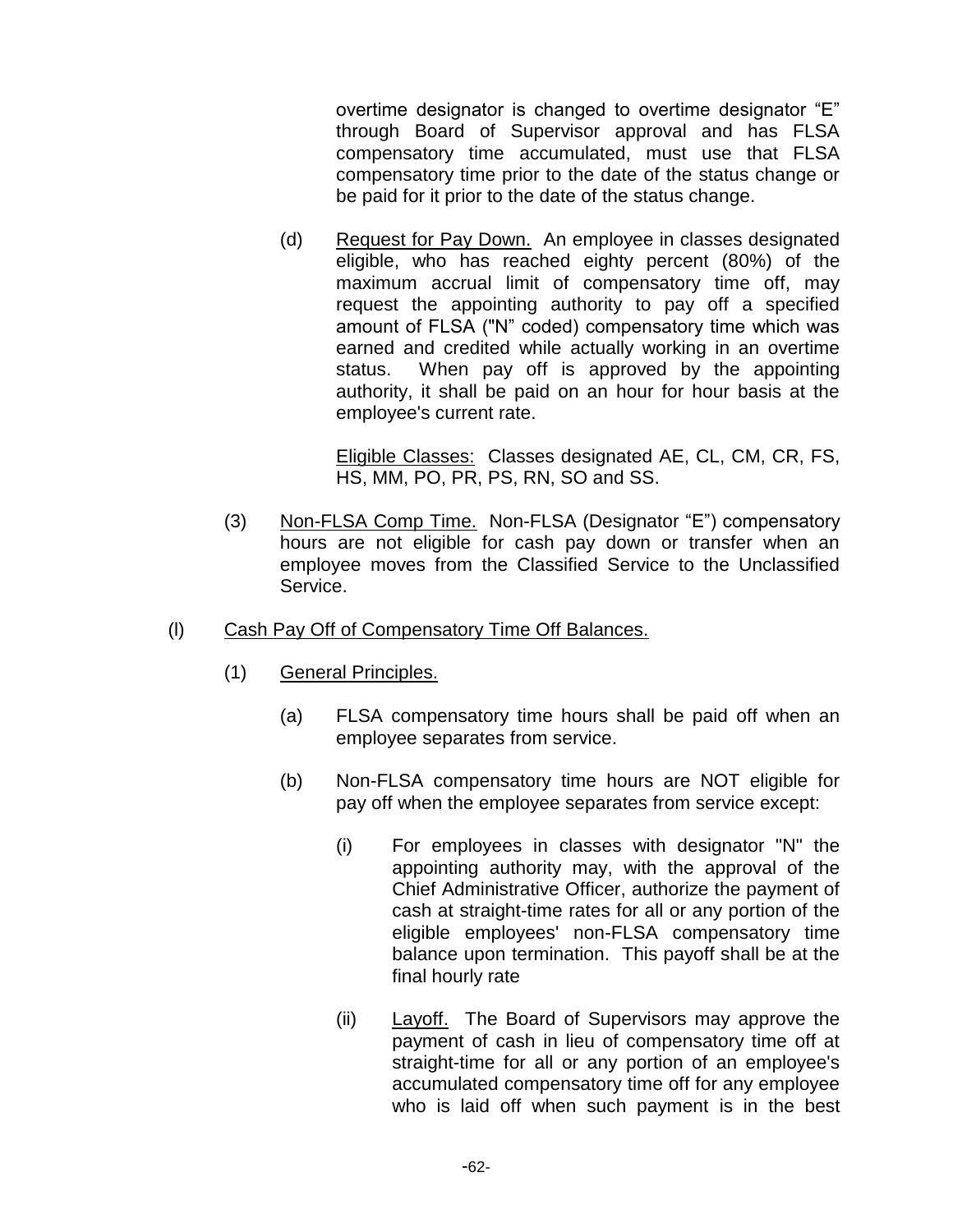interests of the public service.

(iii) Death. For eligible employees in classes designated AE, CE, CEM, CL, CM, CR, DS, FS, MM, PR, PS, RN, SS, or SW, all non-FLSA compensatory time balances for "N" designated classes shall be paid off at the final hourly rate in the event of death of the employee.

## (2) Cash Pay Off of Compensatory Time Summary.

|                                                                                          | <b>O/T</b><br>Code | <b>Cash Pay Off of Compensatory Time Balances Summary</b> |                                     |                                            |                             |                                     |                                            |                             |                                     |                                            |  |
|------------------------------------------------------------------------------------------|--------------------|-----------------------------------------------------------|-------------------------------------|--------------------------------------------|-----------------------------|-------------------------------------|--------------------------------------------|-----------------------------|-------------------------------------|--------------------------------------------|--|
| <b>Union Code</b>                                                                        |                    |                                                           | <b>Termination</b>                  |                                            |                             | Layoff                              |                                            | <b>Death</b>                |                                     |                                            |  |
|                                                                                          |                    | <b>FLSA</b><br><b>Hours</b>                               | Non-<br><b>FLSA</b><br><b>Hours</b> | <b>Floating</b><br>Holiday<br><b>Hours</b> | <b>FLSA</b><br><b>Hours</b> | Non-<br><b>FLSA</b><br><b>Hours</b> | <b>Floating</b><br>Holiday<br><b>Hours</b> | <b>FLSA</b><br><b>Hours</b> | Non-<br><b>FLSA</b><br><b>Hours</b> | Floating<br><b>Holiday</b><br><b>Hours</b> |  |
| AE, CE, CEM*, CL,<br>CM, CR, DS, FS, HS,<br>MA*, MM*, NA*, NS,<br>PR*, PS, RN, SS,<br>SW | N                  | All                                                       | Subject<br>to CAO                   | 0                                          | All                         | 40                                  | $\mathbf 0$                                | All                         |                                     | 0                                          |  |
| PO, SO                                                                                   |                    | All                                                       | Approval                            | 0                                          | All                         | 40                                  | $\mathbf 0$                                | All                         | $\pmb{0}$                           | 0                                          |  |
| DI, DM                                                                                   |                    | All                                                       |                                     | All                                        | All                         |                                     | All                                        | All                         |                                     | All                                        |  |
| <b>DS</b>                                                                                |                    | All                                                       |                                     | 0                                          | All                         | 40                                  | $\mathbf 0$                                | All                         |                                     | 0                                          |  |
| CEM*, MA*, PR*,<br>MM*                                                                   | E                  | All                                                       | $\mathbf 0$                         | 0                                          | All                         | 40                                  | $\mathbf 0$                                | All                         | 40                                  | 0                                          |  |
| <b>SM</b>                                                                                |                    | N/A                                                       | 0                                   | 0                                          | N/A                         | 40                                  | 0                                          | N/A                         | 40                                  | 0                                          |  |
| AM, AS, CC, CS, DA,<br>EM, NA*, NE, NM,<br>PD, PM, UM                                    | X                  | N/A                                                       | N/A                                 | 0                                          | N/A                         | N/A                                 | 0                                          | N/A                         | N/A                                 | 0                                          |  |

Notes:

1. FLSA hours are always paid off upon separation from service.

2. N/A - Classifications in that union code cannot accrue hours in that comp time bucket.

\*Job Codes/Classifications in this Union Code may have an E, N, or X Overtime Code. You should verify you are using the correct row of information.

> (Repealed 01/18/08, Ord. No. 9912) (Added 01/18/08, Ord. No. 9912) (Amended 04/06/12, Ord. No. 10202) (Amended 01/11/13, Ord. No. 10244) (Amended 06/28/13, Ord. No. 10263) (Amended 07/08/16, Ord. No. 10432) (Amended 10/14/16, Ord. No. 10439)